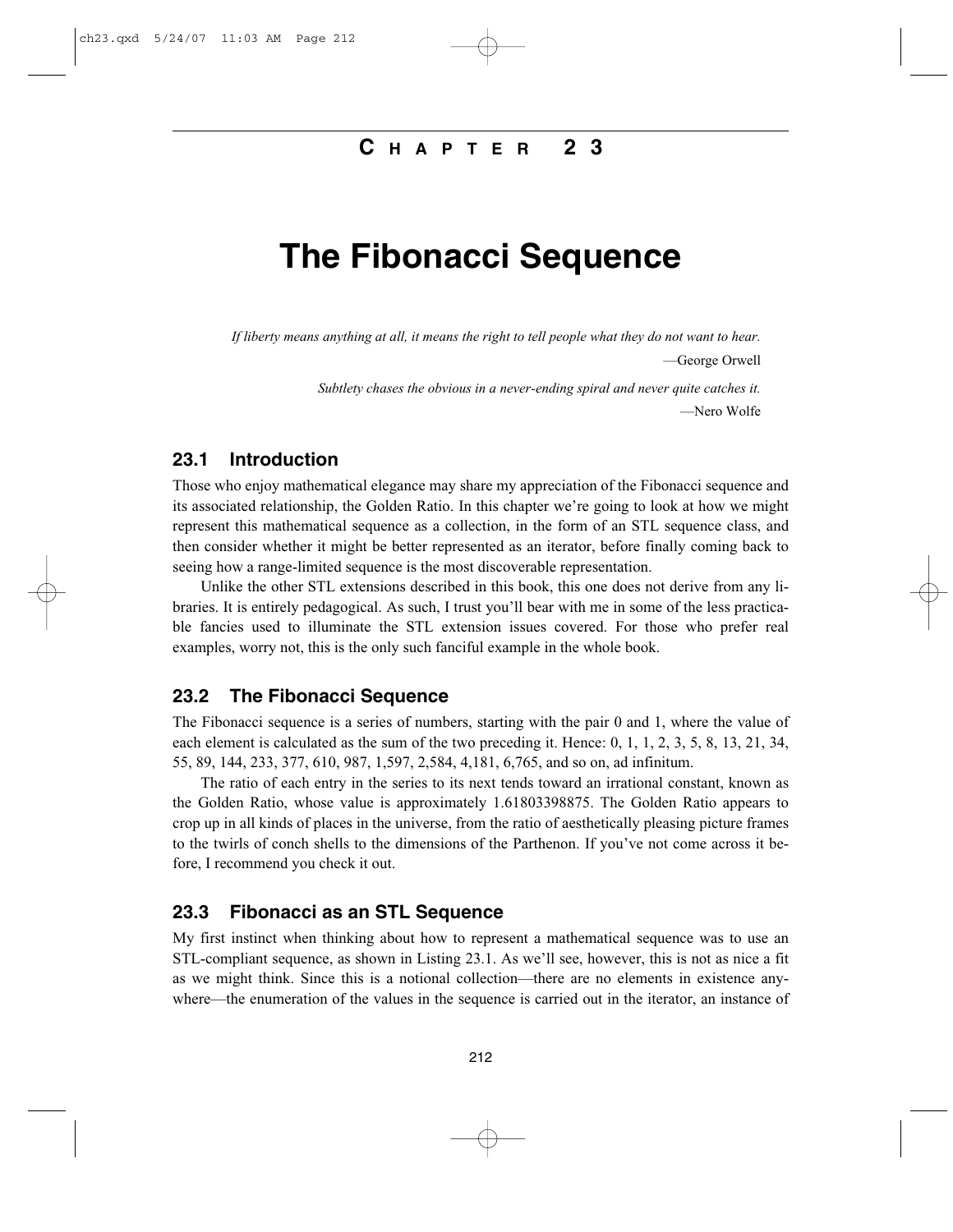the member class const\_iterator, whose element reference category is *by-value temporary* (Section 3.3.5).

```
Listing 23.1 Fibonacci_sequence Version 1 and Its Iterator Class
```

```
class Fibonacci_sequence
{
public: // Member Types
  typedef uint32_t value_type;
  class const_iterator;
  . . .
public: // Iteration
  const_iterator begin() const
  {
    return const_iterator(0, 1);
  }
 const_iterator end() const;
  . . .
};
class Fibonacci_sequence::const_iterator
  : public std::iterator< std::forward_iterator_tag
                        , Fibonacci_sequence::value_type, ptrdiff_t
                        , void, Fibonacci_sequence::value_type // BVT
                       >
{
public: // Member Types
  typedef const_iterator class_type;
  typedef Fibonacci_sequence::value_type value_type;
public: // Construction
  const_iterator(value_type i0, value_type i1);
public: // Iteration
  class_type& operator ++();
  class_type operator ++(int);
  value_type operator *() const;
public: // Comparison
  bool equal(class_type const& rhs) const
  {
    return m_i0 == rhs.m_i0 && m_i1 == rhs.m_i1;}
  . . .
private: // Member Variables
 value_type m_i0;
 value_type m_i1;
};
inline bool operator ==(Fibonacci_sequence::const_iterator const& lhs
                      , Fibonacci_sequence::const_iterator const& rhs)
```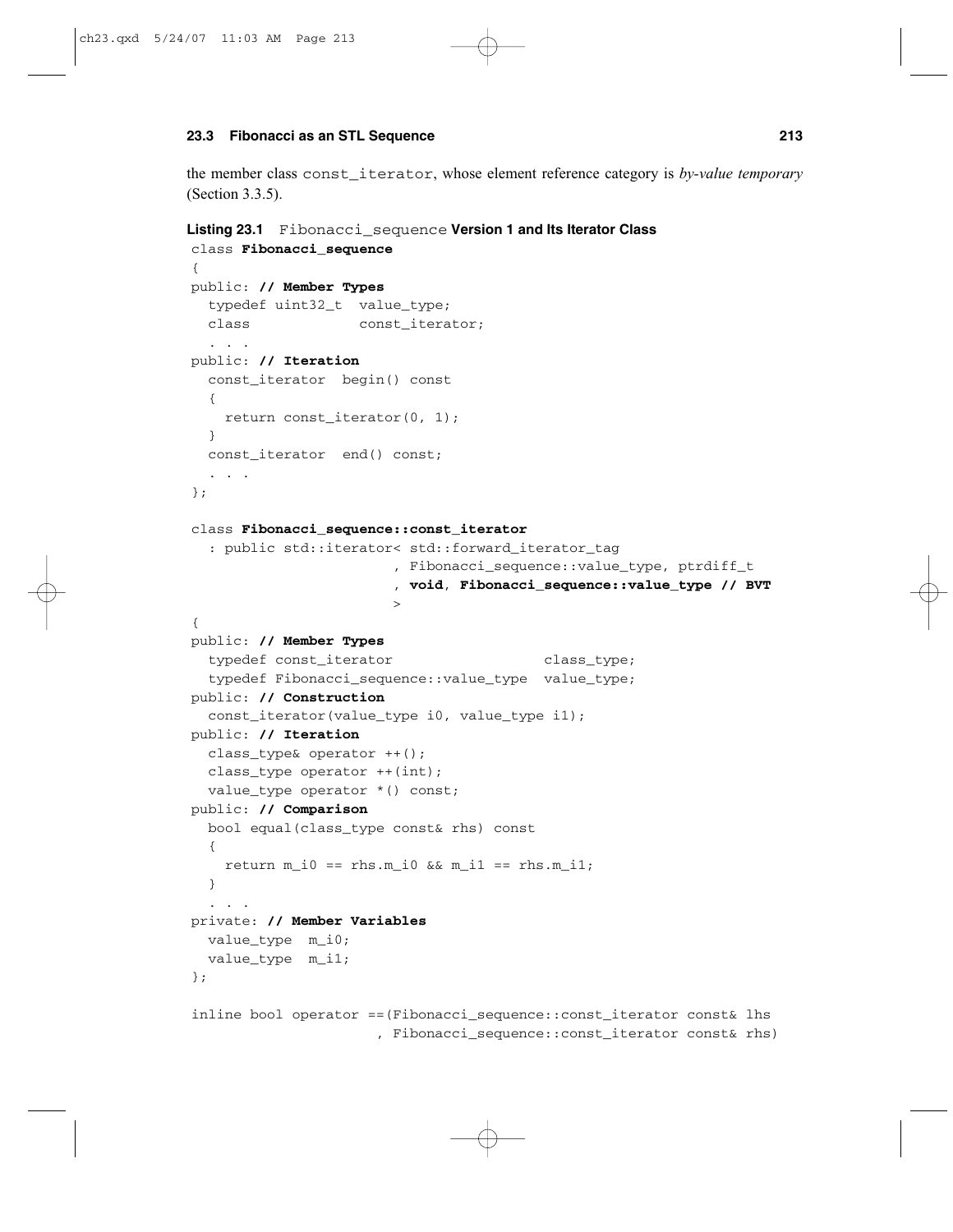```
{
 return lhs.equal(rhs);
}
inline bool operator !=(Fibonacci_sequence::const_iterator const& lhs
                       , Fibonacci_sequence::const_iterator const& rhs)
{
  return !lhs.equal(rhs);
}
```
Listing 23.2 shows the implementations of the only two nonboilerplate methods of const\_iterator.

#### **Listing 23.2 Version 1: Preincrement and Dereference Operators**

```
class_type& Fibonacci_sequence::const_iterator::operator ++()
{
 value_type res = m_i0 + m_i1;
             m_i0 = m_i1;m i1 = res;
  return *this;
}
value_type Fibonacci_sequence::const_iterator::operator *() const
{
 return m_i0;
}
```
Each time the preincrement operator is called, the next result is calculated and moved into m i1, after m i1 is first moved into m i0. The current result is held in m i0. Note that the const\_iterator could just as easily support the *bidirectional* iterator category, wherein the predecrement operator would subtract  $m_i$  i 0 from  $m_i$  i 1 to get the previous value in the sequence. I've not done so simply because the Fibonacci is a forward sequence.

Because the sequence is infinite, end() is defined to return an instance of const\_ iterator whose value is such that it will never compare equal() to a valid iterator. (The implementation shown in Listing 23.3 corresponds to  $Fibonacci$  sequence 1.hpp on the CD.)

```
Listing 23.3 Version 1: end() Method
class Fibonacci_sequence
{
  . . .
  const_iterator end() const
  {
    return const_iterator(0, 0);
  }
  . . .
```
Let's now use this definition of the sequence: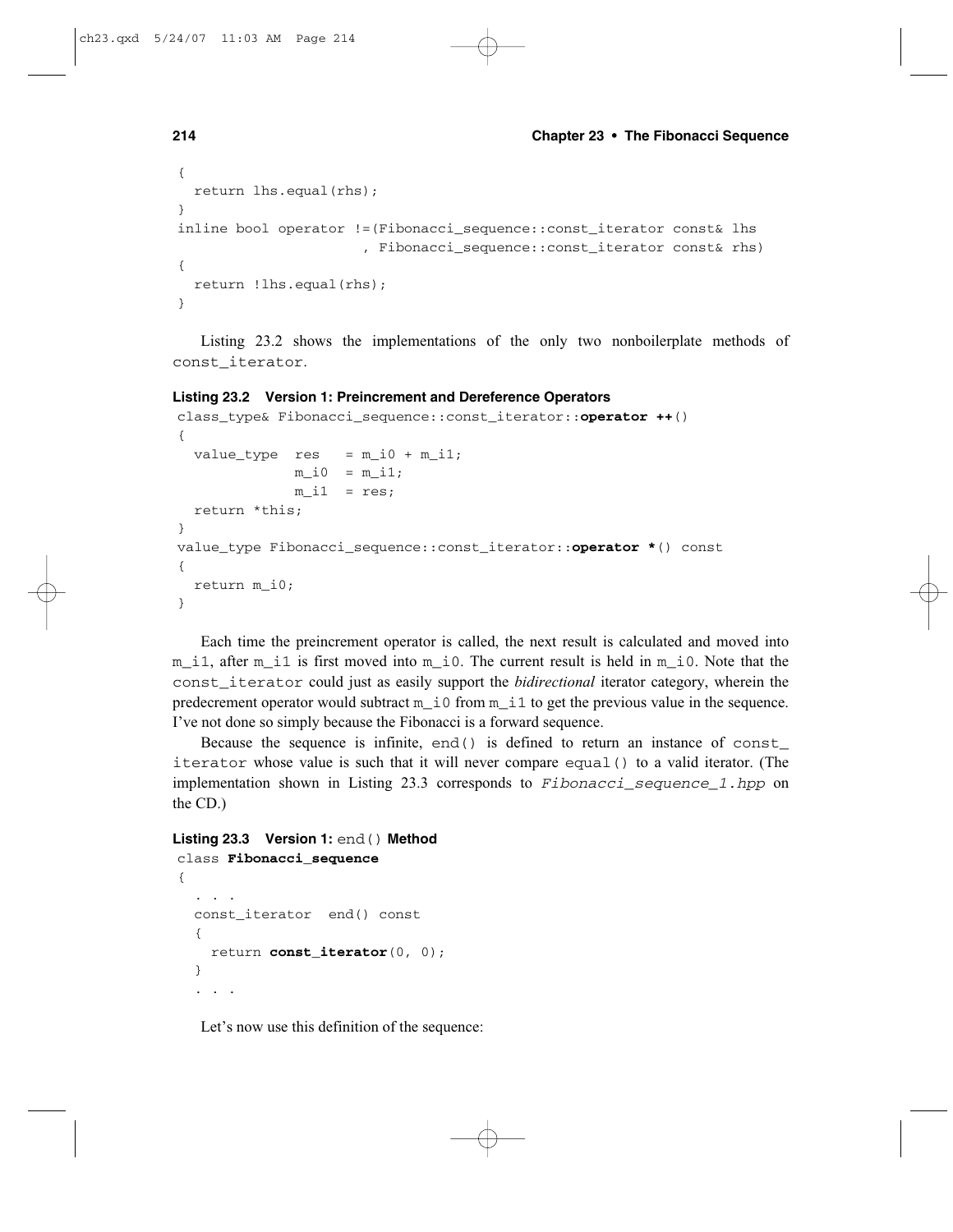#### **23.3 Fibonacci as an STL Sequence 215**

```
Fibonacci_sequence fs;
Fibonacci_sequence::const_iterator b = fs.begin();
for(size_t i = 0; i < 10; ++i, ++b)
{
 std::cout << i << ": " << *b << std::endl;
}
```
This works a treat, giving the first ten elements in the Fibonacci sequence: 0–34. However, as we well know, iterators like to work with algorithms and usually take them in pairs, for example:

```
std::copy(fs.begin(), fs.end()
    , std::ostream_iterator<Fibonacci_sequence::value_type>(std::cout
                                                            , " "));
```
Unfortunately, there are two problems with this statement. First, it runs forever, which represents somewhat of an inconvenience when you want to use your computer for something worthwhile, such as updating it with the latest virus definitions and operating system patches to fill up that last 12GB of disk you were saving for your database of fine European chocolatiers. You might wonder whether we will be saved when the overflowed arithmetic happens on a result whose value modulo  $0x10000000$  is 0. Although this does eventually occur—after 3,221,225,426 iterations, as it happens—the iterator still does not compare equal to the end() iterator because its  $m_i$  nember is nonzero. Since it is not possible for both members to be 0 at one time, the code will loop forever.

Second, after the forty-seventh iteration, the results returned are no longer members of the Fibonacci sequence but pseudo junk values as a consequence of overflow of our 32-bit value type. As we know, computers don't generally like to live in the infinite, and integral types are particularly antipathetic to unconstrained ranges.

## **23.3.1 Interface of an Infinite Sequence**

We'll deal with the first problem first. Since the Fibonacci sequence is infinite, one option would be to make the Fibonacci sequence infinite also. This is easily effected by removing the end() method. The sequence is now quite literally one without end. Now users of the class cannot make the mistake, shown earlier, of passing an ostensibly bounded  $\lceil \log i n(t) \rceil$ , end()) range to an algorithm since there is no end.

In my opinion, this is the most appealing form from a conceptual point of view because the public interface of the sequence is representing its semantics most clearly. However, it's not terribly practical because, as we've already seen, overflow occurs after a soberingly finite number of steps. For infinite sequences whose values are bound within a representable range, this would be a good candidate approach, but it's not suitable for the Fibonacci sequence.

Note that this reasoning also rules out the possible alternative implementations of Fibonacci sequences as independent iterator classes or as generator functions.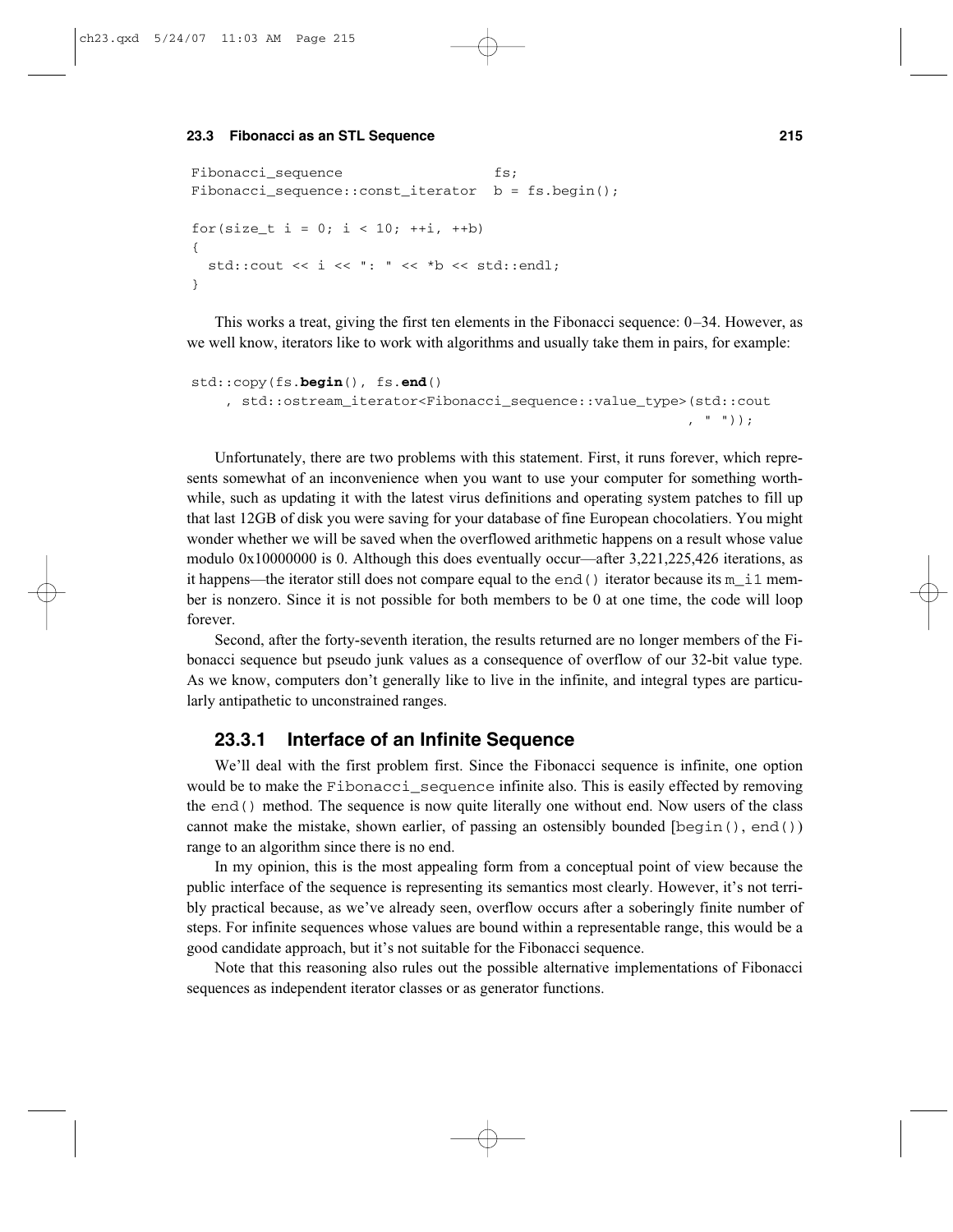#### **23.3.2 Put a Contract on It**

Let's now take the sensible step of putting some contract programming protection into the preincrement operator before we attempt to use the sequence. (The implementation shown in Listing 23.4 corresponds to Fibonacci sequence  $2 \cdot$  hpp on the CD.)

#### **Listing 23.4 Version 2: Preincrement Operator**

```
class_type& Fibonacci_sequence::const_iterator::operator ++()
{
 STLSOFT_MESSAGE_ASSERT("Exhausted integral type", m_i0 <= m_i1);
 value_type res = m_i i0 + m_i i1;
              m_i0 = m_i1;m i1 = res;
 return *this;
}
```
In executing the  $std: : \text{copy statement shown previously, we find that the assertion is fired}$ on the increment after output of the value 2,971,215,073. At this point, the previous value was 1,836,311,903, so we would expect m\_i1 to be  $4,807,526,976$ . However, that exceeds the maximum value representable in a 32-bit unsigned integer (4,294,967,295), so the result is truncated (to 512,559,680), and the assertion fires. Hence, although we've managed to iterate 48 items, the last increment left the iterator in an invalid state, an unincrementable state, so there are only actually 47 viable enumerable values from a 32-bit representation.

I want to stress the distinction between providing a usable interface and guarding against misuse, well exemplified in this case. Thus far, our Fibonacci sequence does not have a usable interface—since its failure is a matter of surprise—but now, with the introduction of the assertion, it does have protection against its misuse.

# **23.3.3 Changing Value Type?**

Perhaps a solution lies in using a different value type. Obviously, using  $uint64_t$  is only going to be a small bandage over the problem, allowing us to enumerate 93 steps and get to 7,540,113,804,746,346,429. And once we're there, we still precipitate a contract violation, indicating abuse of the sequence.

Maybe floating point is the way to go? (This implementation corresponds to Fibonacci sequence 3.hpp on the CD.) Alas, no—32-bit float enters INF territory at 187 entries, 64-bit double at 1,478. Furthermore, since the entries in the sequence are not nicely rounded 10<sup>*N*</sup> values, rounding errors creep in as soon as the exponent value reaches the extent of the mantissa.

Conceivably, a BigInt type using coded decimal evaluation would be able to go infinite, but it would have correspondingly poor performance. (Readers are invited to submit such a solution. In reward I can promise the unquantifiable fame that will come from having your name on the book's Web site.)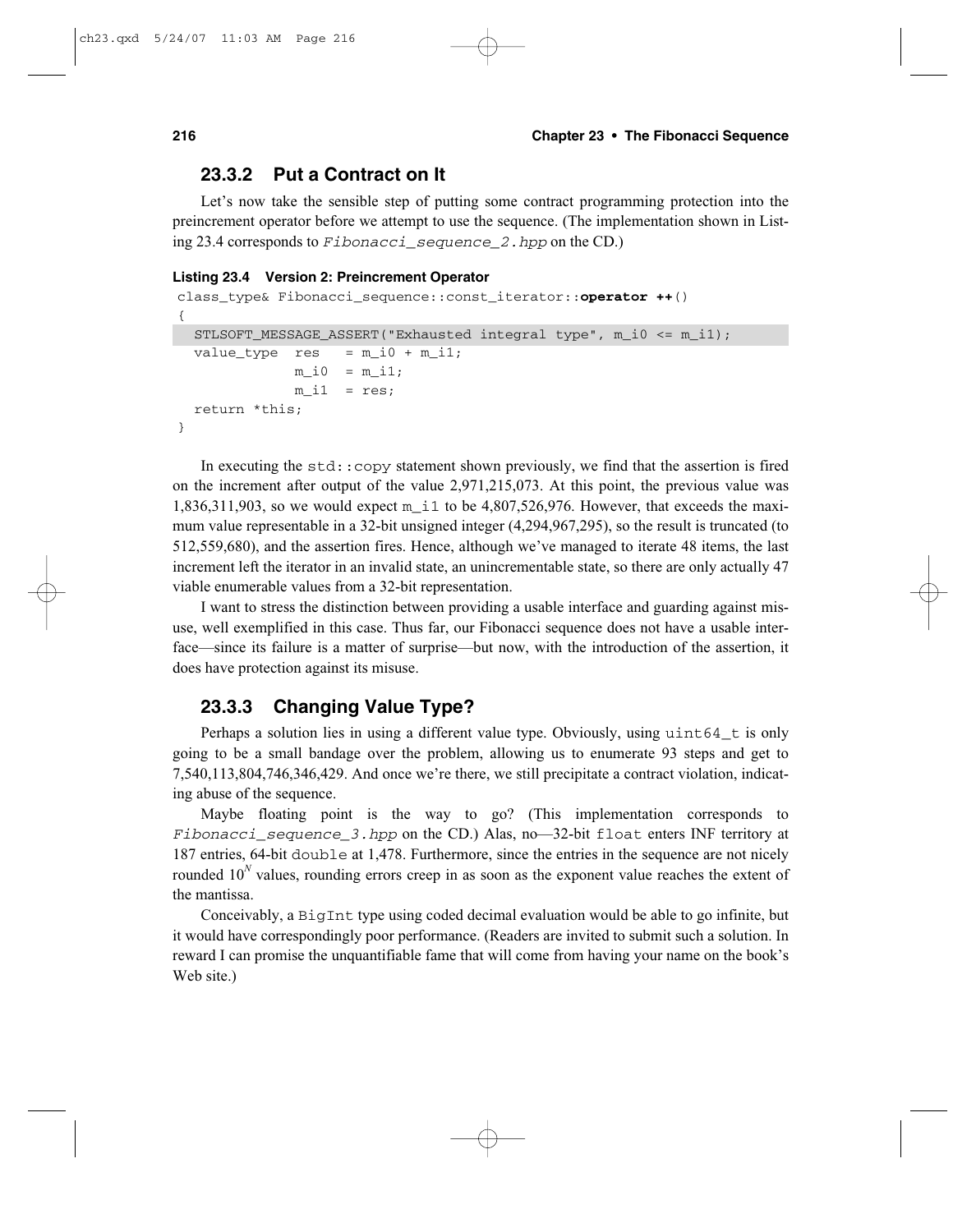## **23.3.4 Constraining Type**

To avoid floating-point inaccuracies, we would like to constrain the value type to be integral. To avail ourselves of the maximum range of the type and to catch overflow, we would like to constrain the value type to be unsigned. These constraints are achieved by providing a destructor for the sequence for this very purpose, as shown in Listing 23.5.

#### **Listing 23.5 Constraints Enforced in the Destructor**

```
Fibonacci_sequence::~Fibonacci_sequence() throw()
{
 using stlsoft::is_integral_type; // Using using declarations . . .
 using stlsoft::is_signed_type; // . . . to fit in book. ; -)STLSOFT_STATIC_ASSERT(0 != is_integral_type<value_type>::value);
  STLSOFT_STATIC_ASSERT(0 == is_signed_type<value_type>::value);
}
```
You might think it strange to put in such constraints in a non-template class. The reason is simple: Maintenance programmers (including those who maintain their own code, hint, hint) are wont to change things without putting in all the big-picture research (i.e., reading all documentation). By putting in constraints, you are literally constraining any future changes from violating the design assumptions, or at least from doing so without extra thought.

**Tip**: Use constraints even in non-template classes to restrict and inform future maintenance activities.

I prefer to place constraints in the destructor of template classes because it's the method we can most rely on being instantiated. In non-template classes, I continue to use it for consistency.

#### **23.3.5 Throw std::overflow\_error?**

One possible approach is to change the precondition enforcement assertion to be a legitimate runtime condition and to throw an exception. (The implementation shown in Listing 23.6 corresponds to Fibonacci\_sequence\_4.hpp on the CD.)

```
Listing 23.6 Version 4: Preincrement Operator
```

```
class_type& Fibonacci_sequence::const_iterator::operator ++()
{
 if(m i1 < m i0){
   throw std::overflow error("Exhausted integral type");
 }
 value type res = m i0 + m i1;
  . . . // Same as Version 2
```
Although, in strict terms, this is a legitimate approach, it really doesn't appeal. The so-called exceptional condition is not an unpredictable emergent characteristic of the system at a particular state and time but an entirely predictable and logical consequence of the relationship between the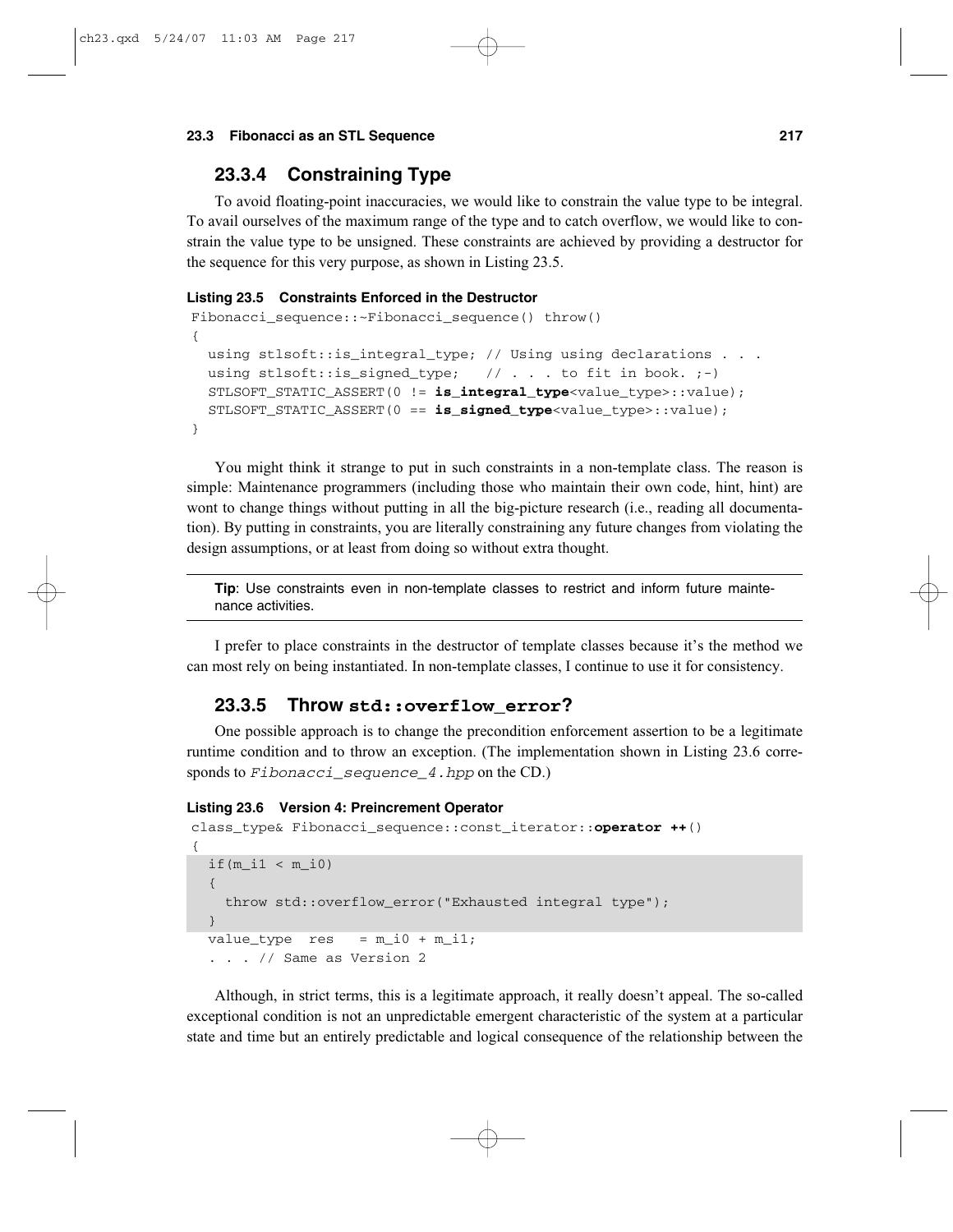modeled concept and the type used to hold its values. Using an exception in this case just smacks of Java hackery.

I think it's clear at this point that we should either decide to represent the Fibonacci sequence as something that is genuinely infinite, with suitable indicators, or provide a mechanism for providing finite endpoints.

## **23.4 Discoverability Failure**

Although the limit of a Fibonacci sequence for a given unsigned integral type is predictable and constant, requiring users of a type to know this either a priori or a posteriori is a bit rich, to say the least. Quite simply, people would not use such a component.

Our three current candidate implementations present unappealing alternatives.

- 1. Define the sequence without end(). This precludes any use of  $(\text{begin}()$ , end()) arguments to algorithms, but it does not preclude two iterators derived from begin() being used with algorithms. Further, there's nothing stopping users from gaily advancing their begin()-derived iterator past the point of overflow, and nothing to guide them in avoiding this.
- 2. Define the sequence with end() and rely on users' common sense not to use end() for anything at all. If they go into overflow, their program will die in a contract violation.
- 3. Throw an exception when overflow occurs. Despite this giving a tepid feeling of robustness, it's just as much a discoverability transgression as the other two options, and it also encourages a style of programming that is rightly confined to the world of virtual machines and seven-figure installation and deployment consultancy contracts.

**Tip**: Avoid using exceptions for failures that are a predictable result of the normal use of a component.

So, either the Fibonacci sequence is not something we should attempt to play with in an STL kind of way, or we need to apply some "finity" to it.

# **23.5 Defining Finite Bounds**

There are two clear and related solutions to this problem.

- 1. Have end () return an iterator in the range  $[\text{begin}(1, \infty)]$  whose value does not overflow the value type.
- 2. Allow the user to specify an upper limit for the effective range provided by the sequence, represented in the value returned by end(). This value would have to be within the valid range.

A good implementation would provide both, where solution 1 is merely the default form of solution 2. We'll examine this by looking at the user-specified limits first.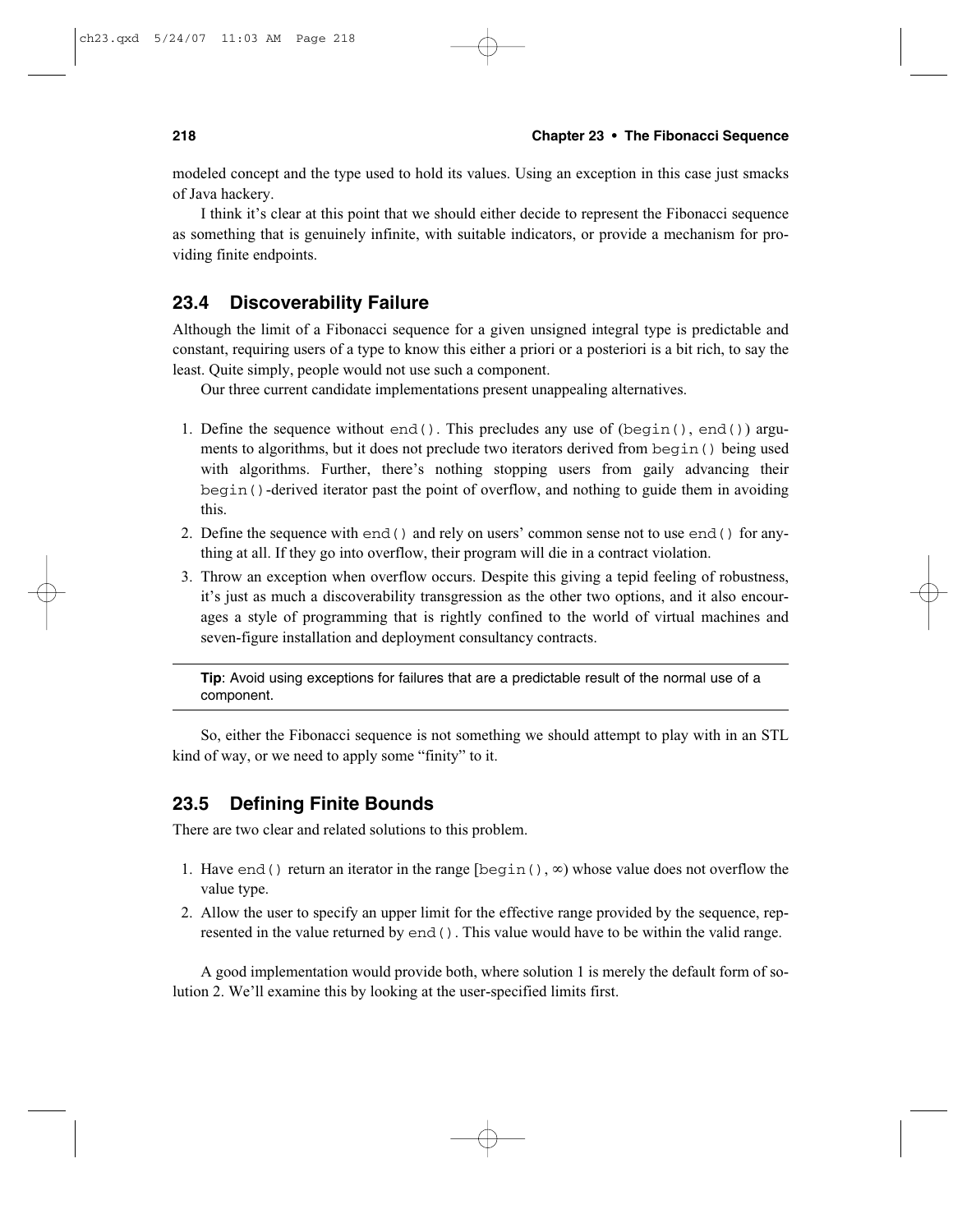#### **23.5.1 Iterators Rule After All?**

Before we proceed, I must cover an issue that some readers may now be considering. Earlier I ruled out the representation of Fibonacci sequences as independent iterators. The cunning linguists among you may be considering a form that does exactly that, as in:

```
std::copy(Fibonacci_iterator(), Fibonacci_iterator() + 40
    , std::ostream_iterator<Fibonacci_sequence::value_type>(std::cout
                                                           , " "));
```
In this case, the putative Fibonacci\_iterator would implement the addition operator, such that the expression Fibonacci\_iterator() + 40 would evaluate to an instance that would terminate the iteration of a default-constructed iterator on its fortieth increment. At first blush this seems like an adequate solution to the problem.

However, the problem is that use of the addition operator on an iterator indicates that the iterator type is a random access iterator. Further, random access iterators have constant time complexity. To be sure, we're perforce violating pure STL requirements here and there in STL extension. But such violations are never done without due care and particular attention to the effects on discoverability and the *Principle of Least Surprise*. For example, it's hard to imagine that users of the **InetSTL** findfile sequence class (Section 21.1), an STL collection that provides iteration of remote FTP host directory contents, will assume any particular complexity guarantees, given the vagaries of Internet retrieval. However, I suggest that it's far more likely that someone would assume constant time seeing pointer arithmetic syntax on an iterator.

Further, since a user will reasonably expect to be able to type \* (Fibonacci\_iterator() + 40) if he or she can type Fibonacci\_iterator() + 40, we'd have to implement full random access semantics. But, as far as I know, there's no constant-time function integral formula with which you can determine the N<sub>th</sub> value of the Fibonacci sequence. (There are a couple of formulas that may be used, but they rely on the square root of five, which would rely on floating-point calculation. One of them is  $((1 + sqrt(5)) / 2) - ((1 - sqrt(5)) / 2)$  ^ n. I'm just enough of a computer numerist to know that I know far too little about floating point to be confident of writing a 100% correct sequence using floating-point calculations.)

Thus we would have to perform a number of forward or backward calculations to arrive at the required value, which is a linear-time operation. This would be a very unobvious violation of a user's expectations and is, in my opinion, unacceptable.

**Tip**: Beware of changing the complexity of built-in operators, particularly for random access iterators.

(Of course, we could provide amortized constant time by storing the calculated values in an array. We could go further and provide a static member array with precalculated values. We could even use template metaprogramming and effect compile-time calculation. But the purpose of this chapter is pedagogical. Feel free to do any of these, and let me know how it goes. I'll gladly post interesting solutions on the book's Web site.)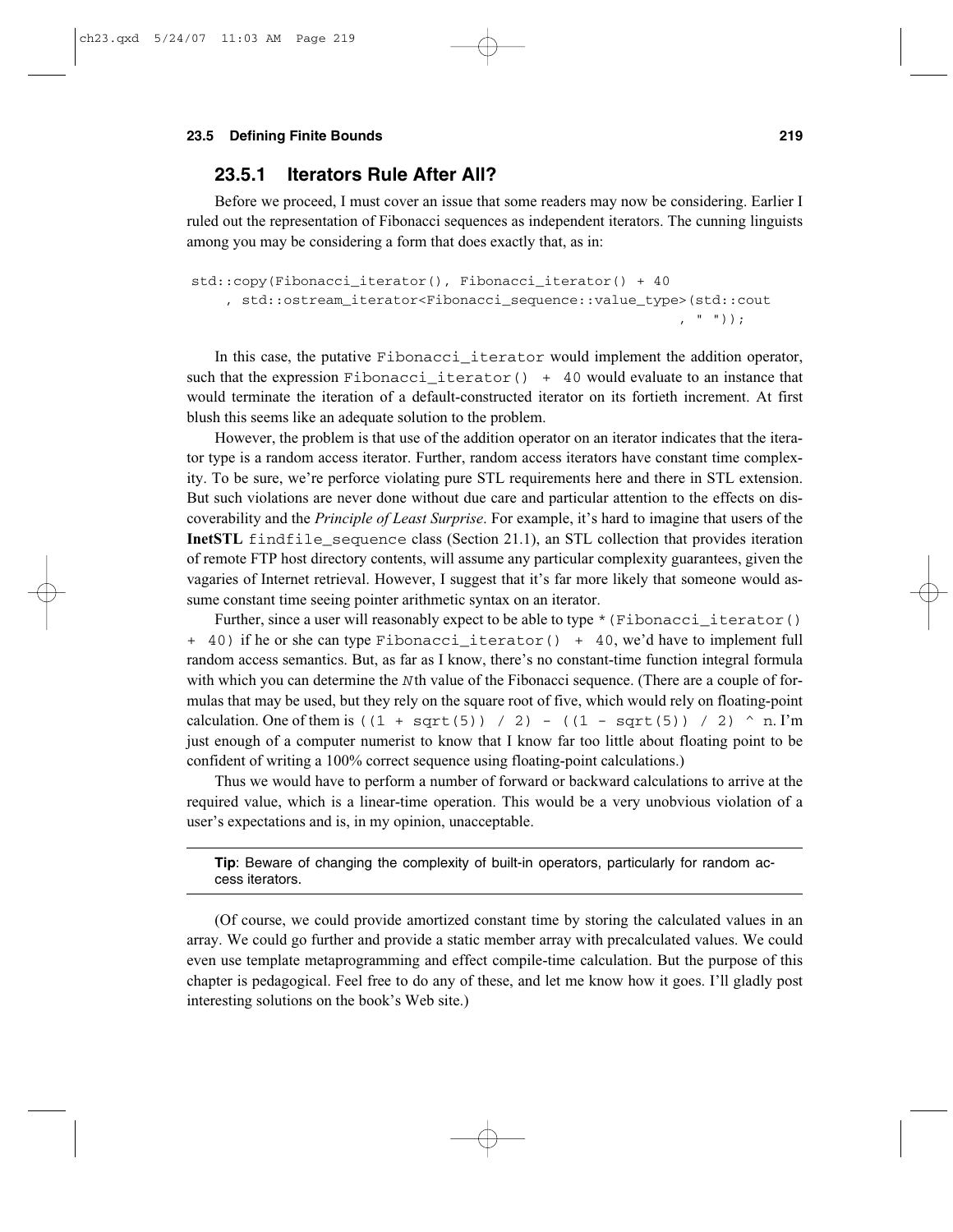## **23.5.2 Constructor-Bound Range**

One use case of a sequence might be to retrieve the first N elements in the sequence. It would be straightforward to implement the sequence and iterator classes such that you would specify the number of elements in the sequence constructor, which would then return a bounding iterator instance via its end() method, as shown in Listing 23.7. (This corresponds to  $Fibonacci$ sequence  $5 \cdot hpp$  on the CD.)

#### **Listing 23.7 Version 5: Constructor and** end() **Method**

```
public: // Construction
  explicit Fibonacci sequence(size t n) // Max # entries to enumerate
    : m_numEntries(n)
  {}
  . . . 
public: // Iteration
  const iterator begin();
  const_iterator end()
  {
    return const_iterator(m_numEntries); // Define end of sequence
  }
  . . .
```
You could use this as follows:

```
Fibonacci_sequence fs(25);
std::copy(fs.begin(), fs.end()
  , std::ostream_iterator<Fibonacci_sequence::value_type>(std::cout));
```
This could be implemented by adding an additional m\_stepIndex member to const iterator, which would be incremented each time operator  $++()$  is called, and by evaluating equality (in equal()) by comparing the m\_stepIndex members of the comparands (Listing 23.8).

```
Listing 23.8 Version 5: const_iterator
class Fibonacci_sequence::const_iterator
  : . . . // As shown previously
{
public: // Construction
  const_iterator(value_type i0, value_type i1)
    : m_i0(i0)
    , m_i1(i1)
    , m_stepIndex(0)
  {}
  const_iterator(size_t stepIndex)
    : m_i0(0)
    , m_i1(0)
```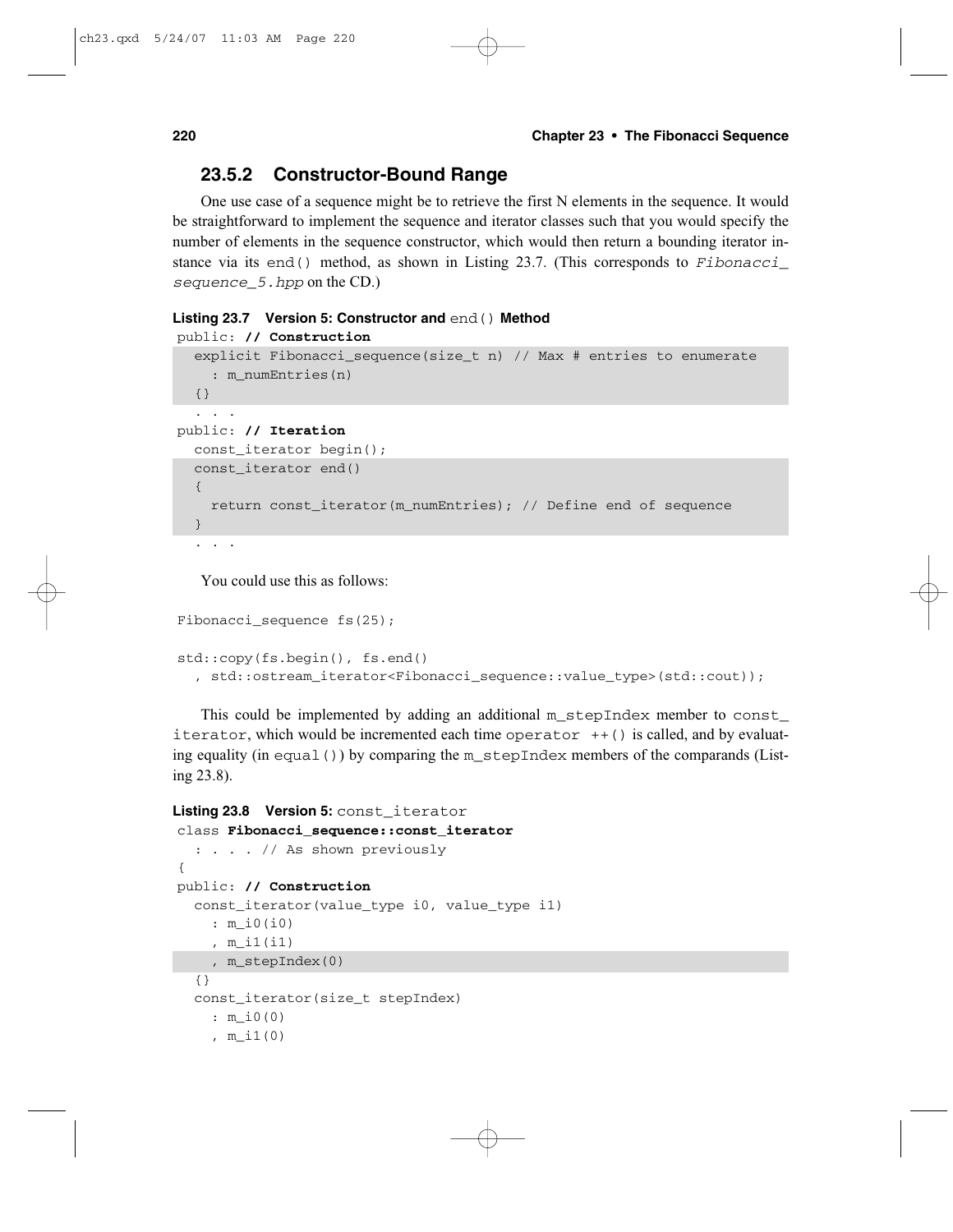```
, m_stepIndex(stepIndex)
  {}
public: // Iteration
  class_type& operator ++()
  {
    . . . // Perform the advancement summations as before
    ++m_stepIndex;
    return *this;
  }
public: // Comparison
  bool equal(class_type const& rhs) const
  {
    return m_stepIndex == rhs.m_stepIndex;
  }
  . . .
```
This is a nice solution, and it also allows us to meaningfully support the empty() method. However, there's an equally valid use case, that of constraining the enumeration within a given integral range, for example, to enumerate all entries less than the value 1,000,000,000. The sequence might look like that shown in Listing 23.9. (This implementation corresponds to Fibonacci sequence  $6.$ hpp on the CD.)

**Listing 23.9 Version 6: Constructor and** end() **Method**

```
class Fibonacci_sequence
{
  . . .
public: // Construction
  explicit Fibonacci_sequence(value_type limit); // Value ceiling
    : m_limit(limit)
  {}
  . . . 
public: // Iteration
  const_iterator begin();
  const_iterator end()
  {
    return const_iterator(m_limit); // Define sequence ceiling
  }
  . . .
```
Comparison would be conducted by the somewhat abstruse implementation of equal() shown in Listing 23.10. (There's an overflow bug in here, which I've left since this is a pedagogical class. Try setting the limit to 1,836,311,904 for a 32-bit unsigned value type. If readers want to implement the full testing for overflow, I'll be happy to post any correct solutions on the book's Web site.)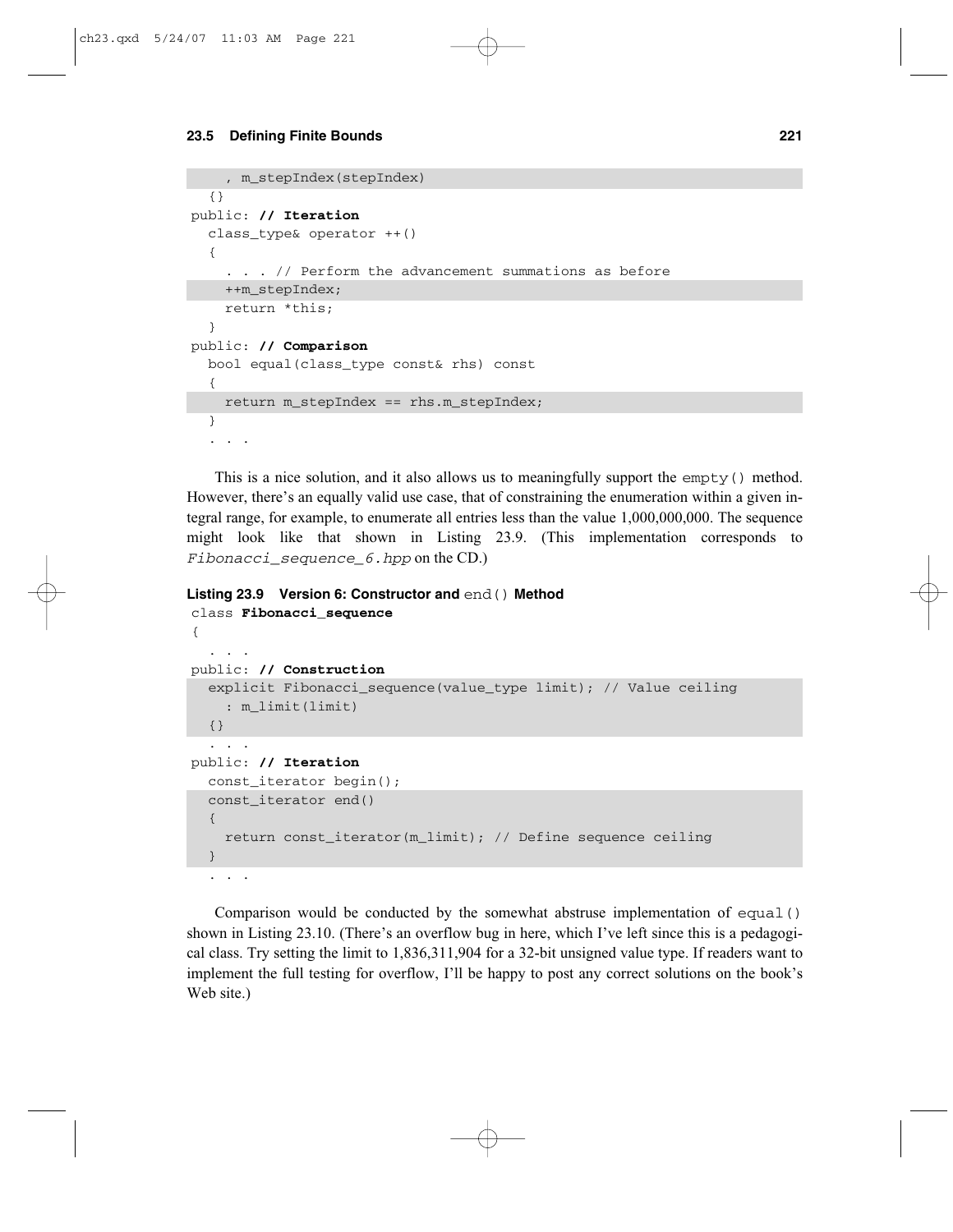```
Listing 23.10 Version 6: const_iterator::equal() Method
bool
 Fibonacci_sequence::const_iterator::equal(class_type const& rhs)
  const
{
  if ( 0 ! = m i 1 & 0)0 := rhs.m_i1)
  {
    // Both definitely normal iterable instances
    return m_i0 == rhs.m_i0 && m_i1 == rhs.m_i1;
  }
  else if(0 != m_threshold &&
           0 != rhs.m_threshold)
  {
    // Both definitely threshold sentinel instances
    return m_threshold == rhs.m_threshold;
  }
  else
  {
    // Heterogeneous mix of the two types
    if(0 == m_threshold){
      return m_i0 >= rhs.m_threshold;
    }
    else
    {
      return rhs.m_i0 >= m_threshold;
    }
  }
```
A more flexible class would accommodate both these usage models. But doing so presents the sticky problem of how to unambiguously construct an instance of the sequence for either use case. One solution would be to use a two-parameter constructor, as follows:

```
. . .
public: // Construction
  Fibonacci_sequence(size_t n, value_type limit);
  . . .
```
The parameter for the end-marker type not used would be given a stock value, for example:

```
Fibonacci_sequence(0, 10000); // This uses a limit of 10,000
Fibonacci_sequence(20, 0); // This gives a sequence of 20 entries
```
}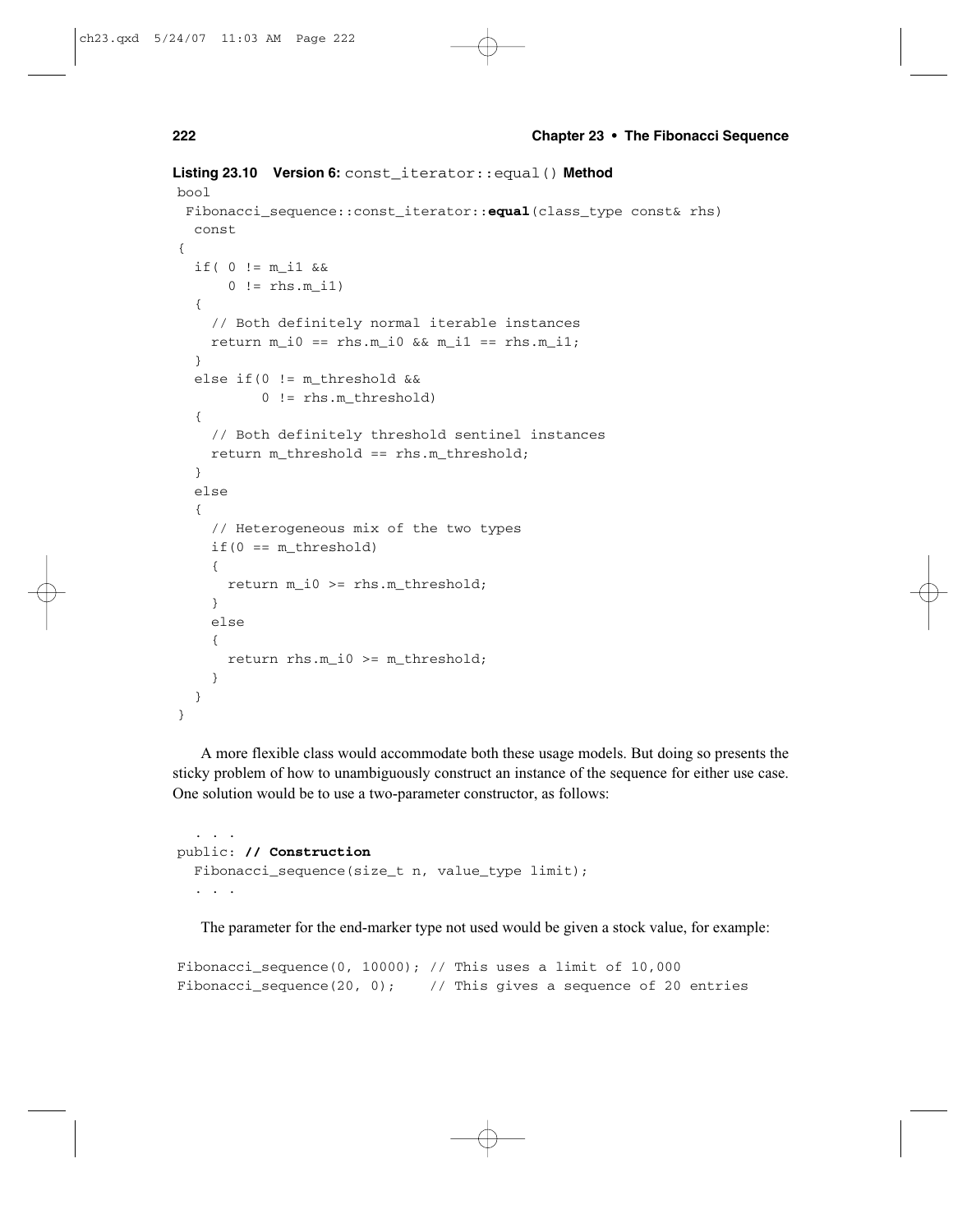Obviously, this is an inelegant and highly error-prone approach. A slightly less revolting alternative would be to use an enumeration to indicate the type of end marker required and use a value\_type parameter for both the threshold and the number of entries:

```
. . .
public: // Member Constants
  enum LimitType { thresholdLimit, countLimit };
public: // Construction
  Fibonacci_sequence(value_type limit, LimitType type);
  . . .
```
# **23.5.3 True Typedefs**

The best solution uses true typedefs (Section 12.3), which facilitate the unambiguous overloading of essentially similar or even identical types. The final implementation of the Fibonacci\_sequence does this, as shown in Listing 23.11. (This corresponds to Fibonacci sequence  $7.$  hpp on the CD.) Note the use of precondition enforcements in both constructors. A valid design alternative would be to throw  $\text{std}$ : out of range (since the user's value is not predictable).

```
Listing 23.11 Version 7: Class Declaration and Traits Class
```

```
template <typename T>
struct Fibonacci_traits;
template <>
struct Fibonacci_traits<uint32_t>
{
  static const uint32_t maxThreshold = 2971215073;
  static const size_t maxLimit = 47;
};
template <>
struct Fibonacci_traits<uint64_t>
{
  static const uint64_t maxThreshold = 12200160415121876738;
  static const size_t maxLimit = 93;};
class Fibonacci_sequence
{
public: // Member Types
  typedef ?? uint32_t or uint64_t ?? value_type;
  typedef Fibonacci_traits<value_type> traits_type;
  typedef true_typedef<size_t, unsigned> limit;
  typedef true_typedef<value_type, signed> threshold;
  class construction construction of \sim constructions constructions of \sim constructions of \sim constructions of \sim constructions of \sim constructions of \sim constructions of \sim constructions of \sim constructions
```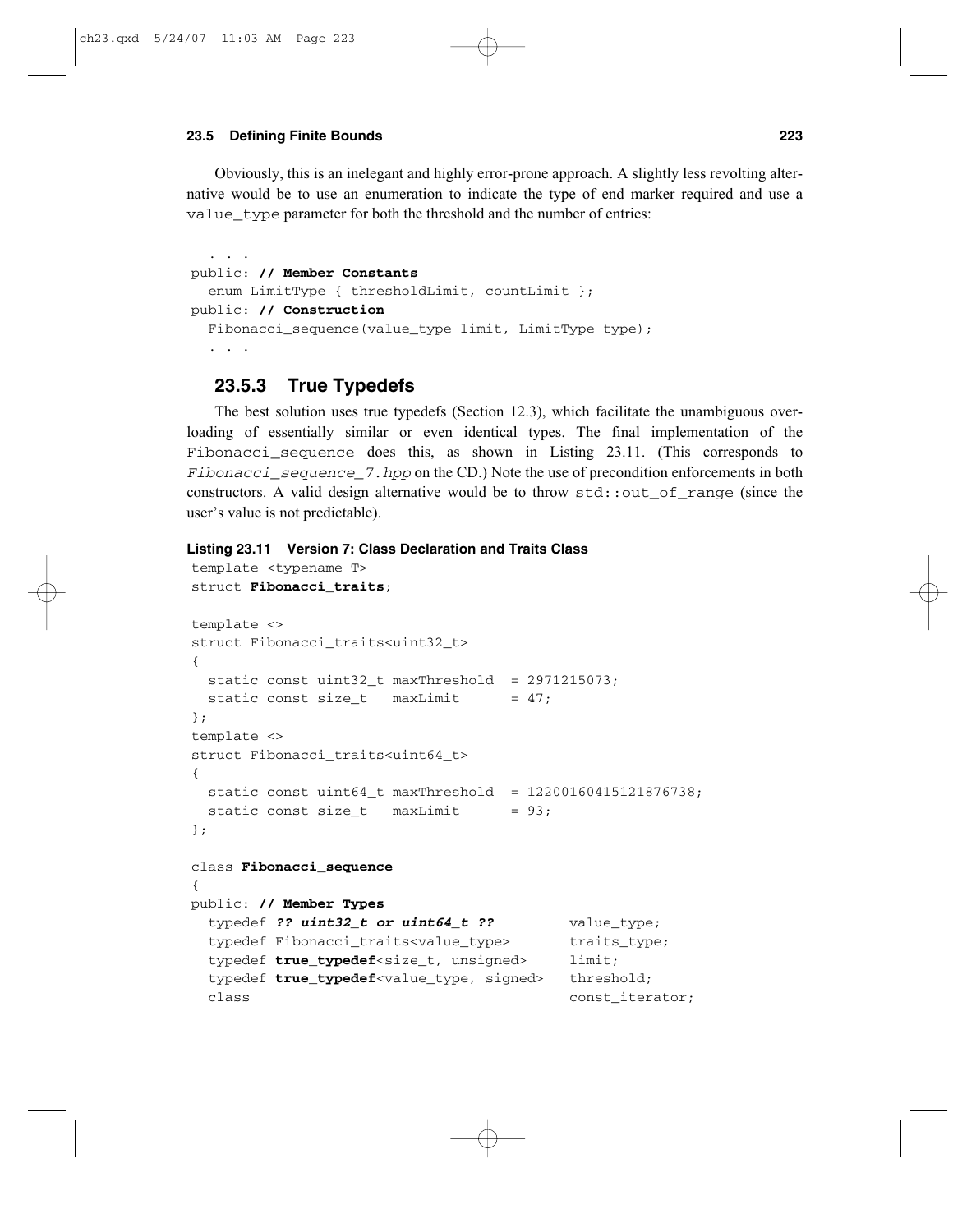```
public: // Construction
  explicit Fibonacci_sequence(limit l = limit(traits_type::maxLimit))
    : m_limit(l.base_type_value())
    , m_threshold(0)
  {
    STLSOFT_MESSAGE_ASSERT( "Sequence limit exceeded"
                           , l <= traits_type::maxLimit());
  }
  explicit Fibonacci_sequence(threshold t)
    : m_limit(0)
    , m_threshold(t.base_type_value())
  {
    STLSOFT_MESSAGE_ASSERT( "Sequence threshold exceeded"
                           , t \leq t traits_type:: maxThreshold());
  }
public: // Iteration
  const_iterator begin() const;
  const_iterator end() const
  {
    return (0 == m_1imit)? const_iterator(m_threshold) 
              : const_iterator(m_limit, 0);
  }
public: // Size
  bool empty() const
  {
    return 0 == mlimit && 0 == m threshold;
  }
  size_t max_size() const
  {
    return traits_type::maxLimit;
  }
private: // Member Variables
  const size_t m_limit;
  const value_type m_threshold;
};
```
Note the use of the traits. Although they're not required by the definition of the sequence as it stands, they serve two important purposes. First, they provide a clear and obvious place for the limit and threshold magic numbers to reside, as well as making them largely self-documenting. Second, should you choose to use a 32- or 64-bit value type, the change involves just a single line.

The iterator class can now be defined as shown in Listing 23.12.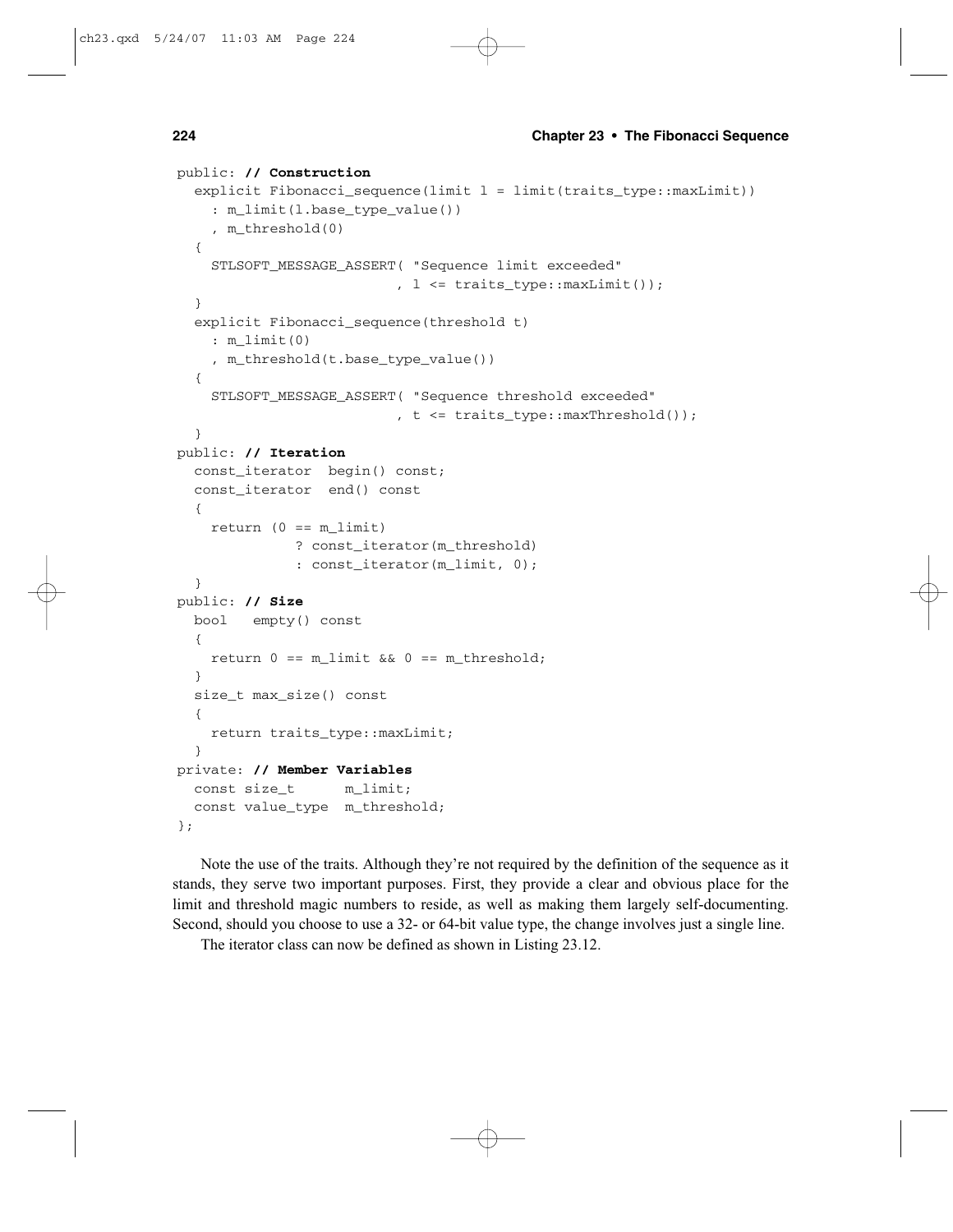```
Listing 23.12 Version 7: const iterator
class Fibonacci_sequence::const_iterator
  : . . . // As shown previously
{
public: // Member Types
  typedef Fibonacci_sequence::value_type value_type;
  typedef Fibonacci_sequence::const_iterator class_type;
private: // Construction
  friend class Fibonacci_sequence;
  const_iterator();
  const_iterator(Fibonacci_sequence::limit lim);
  const_iterator(Fibonacci_sequence::threshold t);
  . . . // Iteration and Comparison methods as before
};
```
With this definition, all the following are well defined (and thereby value constrained):

```
typedef Fibonacci_sequence fibseq_t; 
fibseq_t fs(fibseq_t::limit(0)); // Empty sequence
fibseq t fs(fibseq t::limit(1)); \frac{1}{2} // 1 value
fibseq_t fs(fibseq_t::limit(10)); // 10 values
fibseq_t fs(fibseq_t::limit(47)); // 47 values
fibseq_t fs; \frac{1}{47} values
fibseq_t fs(fibseq_t::threshold(0)); // Empty sequence
fibseq_t fs(fibseq_t::threshold(1)); \frac{1}{2} // 1 value
fibseq_t fs(fibseq_t::threshold(2)); // 3 values
fibseq_t fs(fibseq_t::threshold(47)); // 10 values
fibseq_t fs(fibseq_t::threshold(100)); // 12 values
fibseq_t fs(fibseq_t::threshold(1000000000)); // 45 values
```
Equally important, the following are not well defined, and the user knows this because he or she can evaluate them against the member constants Fibonacci\_sequence::traits\_ type::maxLimit and Fibonacci\_sequence::traits\_type::maxThreshold. Furthermore, because of the enforcements placed in the constructor bodies, the user finds out immediately when something is wrong, rather than at a later point during enumeration when the values overflow.

```
fibseq_t fs(fibseq_t::limit(50)); // Breaks ctor precond
fibseq_t fs(fibseq_t::threshold(2971215075)); // Breaks ctor precond
```
# **23.6 Summary**

This chapter has covered the issues related to implementing an unbounded (infinite) notional collection. It has highlighted the imperfect fit between such collections and the strict finitude of C++'s integral types and the assumed boundedness of STL iterator pairs. Primarily, we've encountered, and eventually avoided, violations of the Goose Rule (Section 10.1.3).